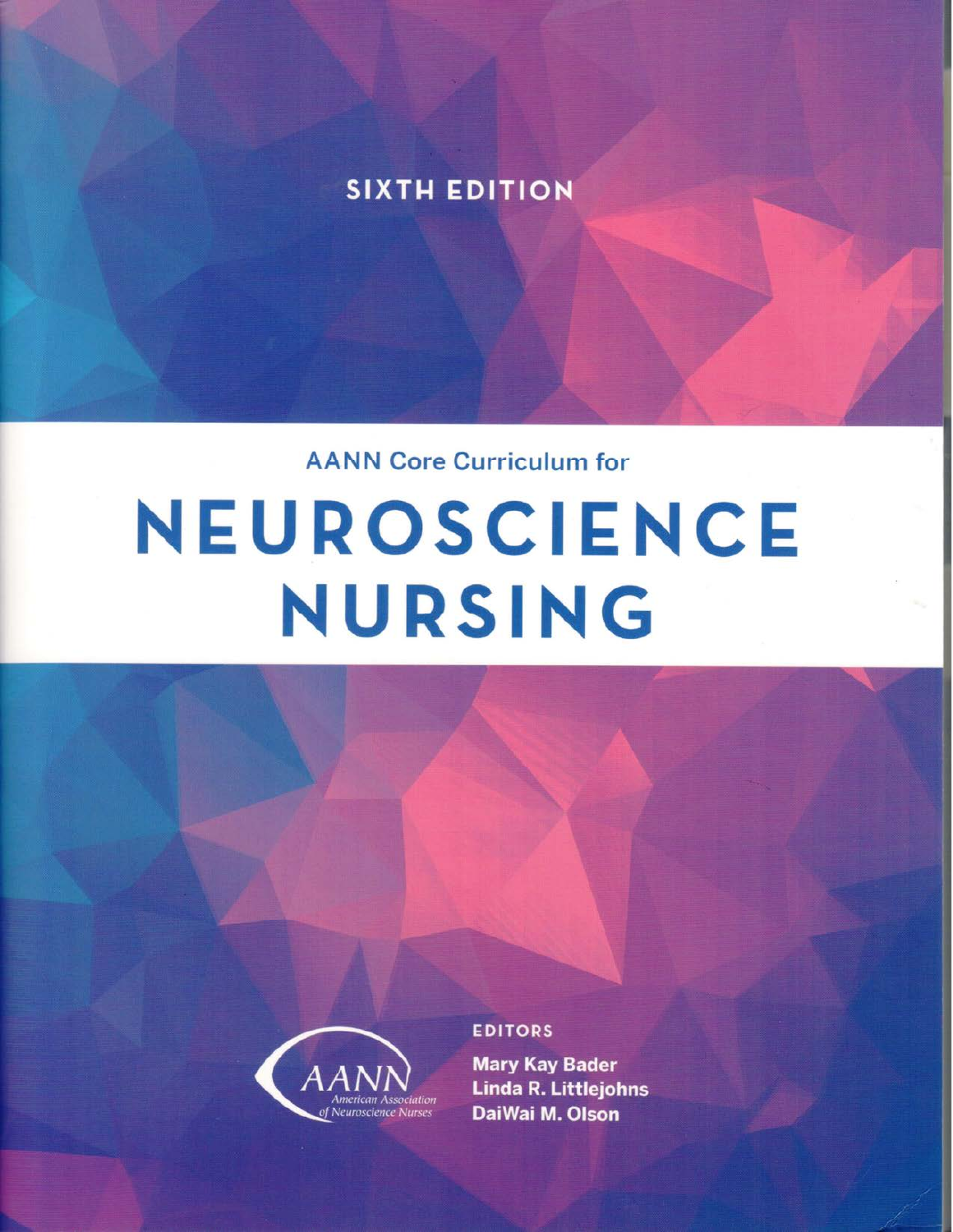# **TECHNOLOGY**

#### **Editor:** Tracey Berlin

Authors: Tracey Berlin, Sandy Cecil, Kim Olin, and Ava M. Puccio

#### Objectives

- 1. Differentiate the techniques in monitoring intracranial pressure (ICP).
- 2. Identify the use and types of surgical drains used in neurosurgery.
- 3. Discuss the use of external cerebrospinal fluid (CSF) drains.
- 4. Discuss the methods used, locations of placement, and indications for CSF shunts.
- 5. Discuss the methods used for assessing brain oxygenation.
- 6. Discuss the methods used for assessing brain perfusion and cerebral blood flow.
- 7. Identify the indications for use of transcranial Doppler (TCD) monitoring.
- 8. Discuss the monitoring of intracranial metabolites.
- 9. Discuss the indications and usage of electroencephalogram (EEG) and signal-processed EEG.
- 10. Differentiate methods used for monitoring neuromuscular blockade.
- 11. Discuss the indications for use of implantable stimulators.
- 12. Identify the indications for use of implantable infusion pumps.
- 13. Describe automated pupillary assessment.

#### Intracranial Pressure Monitoring

- A. Historical perspective (Srinivasan, O'Neill, Iho, Whiting, & Oh,  $2014)$ 
	- 1. Guillaume and Janny first described indwelling cerebralmonitoring devices in the form of ventricular puncture in 1951. Their use became routine after Lundberg's 1961 publication that described their accuracy in reading normal and abnormal intracranial pressure (ICP) waves. Since then, ICP monitoring has become the standard of care in the intensive care unit (ICU). Despite its widespread use. controversy exists regarding proof of improved patient outcomes with ICP monitoring and ICP targeted therapy (Chesnut et al., 2012; Raboel, Bartek, Andresen, Bellander, & Romner, 2012).
- B. Indications (Raboel et al., 2012)
	- 1. Traumatic brain injury
	- 2. Intracerebral hemorrhage
	- 3. Subarachnoid hemorrhage
	- 4. Hydrocephalus
	- 5. Malignant infarction
	- 6. Cerebral edema
	- 7. CNS infection
	- 8. Hepatic encephalopathy
- C. Placement (see Figure 7-1 for types of ICP monitoring devices; see Table 7-1 for advantages and disadvantages of different types of monitors)
	- 1. Intraventricular
		- a. A catheter is placed aseptically in the emergency department, operating room, or ICU by the neurosurgeon (or other credentialed practitioner) through a burr hole.
		- b. Anatomic landmarks anterior to the coronal sutures, 3-4 cm off the midline, are used to place the catheter in the anterior horn of the lateral ventricle (usually the nondominant hemisphere). Tip will be near the foramen of Monro.
		- c. The catheter may be tunneled subcutaneously, or a bolted catheter may be inserted.
			- (1) If tunneled, the catheter exits from the scalp through a separate surgical stab wound.
		- d. Catheters may be externally transduced via a straingauge transducer (similar to a transducer used with hemodynamic monitoring). Hybrid catheters also have an internal strain-gauge microchip or fiberoptic transducer.
		- e. Risks and complications (see the section "Cerebrospinal Fluid Drains." below)
		- f. Intraventricular monitoring remains the gold standard of ICP monitoring. It allows measurement of ICP and drainage of cerebrospinal fluid (CSF). When used for drainage of CSF, the system is known as an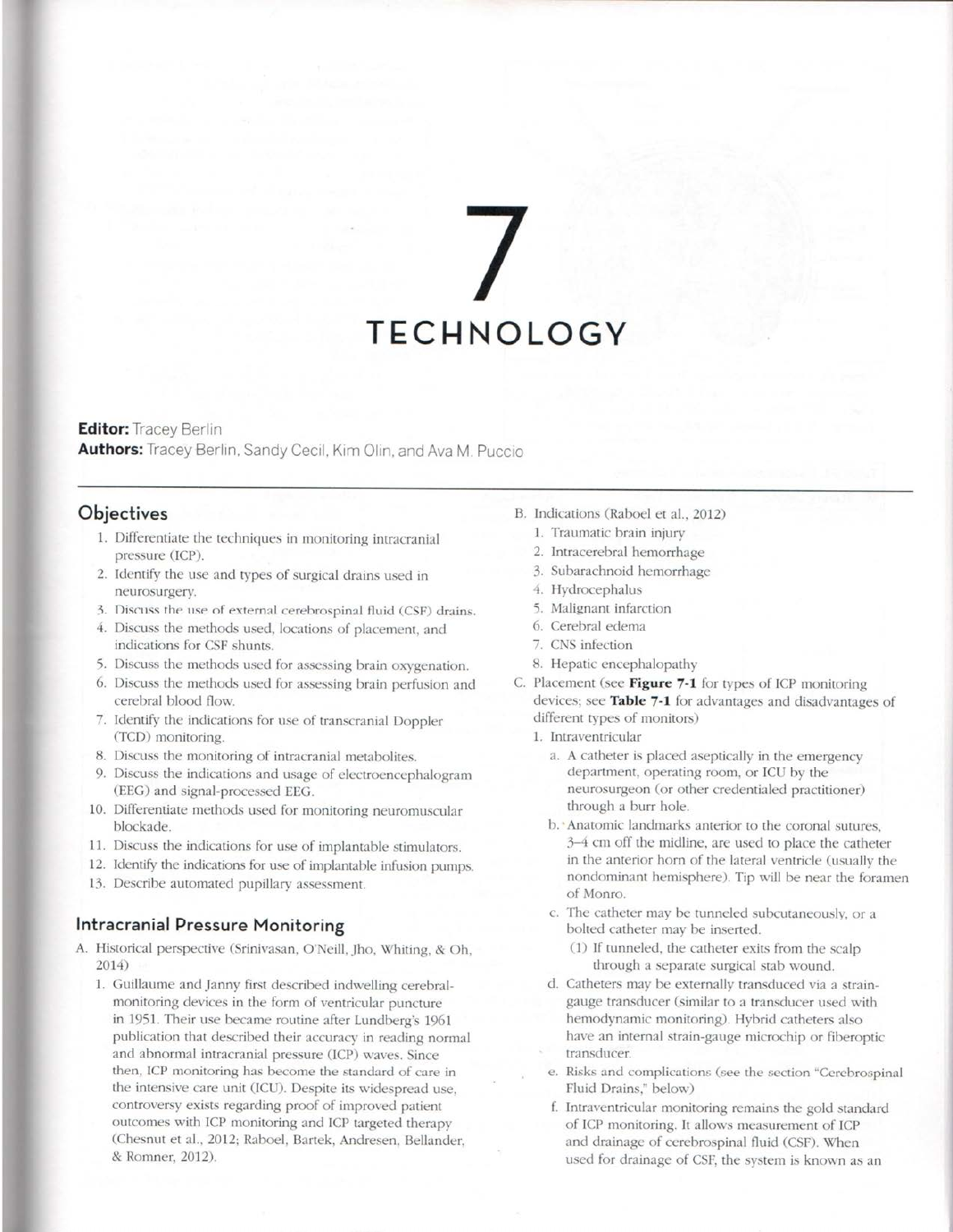

**Figure 7-18.** Implantable spinal cord pump. Retrieved from http:// mayfieldclinic.com. Copyright by Mayfield Clinic. Reproduced with permission.

- 6. Infection
- D. Nursing responsibilities (Barker, 2008)
	- 1. Perform rourine postoperative management.
	- 2. djust medication infusion.
	- 3. Educate the patient and family about the pump.
	- 4. Monitor incisions for signs and ymptoms of wound infection.
	- 5. Change dressing as needed.
	- 6. Monitor neurological condition and notify the neurosurgeon of any changes.

#### **Automated Pupillary Assessment**

- A. Background
	- 1. Pupillary examination is a critical componem of neurological assessment. Abnormalities of pupillary response or pupil asymmetry are often associated with neurologic deterioration and correlate with poor neurological outcome (Chen et al., 2011).
	- 2. Manual pupillary assessment is subject to many sources of inaccuracies and inconsistencies and is characterized by high interexaminer variability (Chen et al., 2011; Olson et al., 2015).
	- 3. Use of an auromated assessment device remove subjectivity from the measurement of the pupil size and reactivity and provides a way to track and trend pupillary reactivity in a consistent, objective, and quantifiable way.

#### *B.* Description **(Figure 7-19)**

- 1. Automated pupillometer is a noninvasive, batteryoperatecl, hand-held device.
- 2. Uses light stimulus and rapid live photography to assess pupil dynamics



|             | Right       | Left        | <b>Diff</b>  |
|-------------|-------------|-------------|--------------|
| JPi         |             | 4.3         | $L > R$ 0.2  |
| <b>Size</b> | 3.63 mm     | $3.09$ mm   | $R > L$ 0.54 |
| <b>MIN</b>  | $2.76$ mm   | $2.47$ mm   | $R > L$ 0.29 |
| CH          | 24%         | 20%         |              |
| CV          | $2.86$ mm/s | $2.17$ mm/s |              |
| <b>MCV</b>  | $3.71$ mm/s | $2.72$ mm/s |              |
| АI          | 0.23 sec    | 0.23 sec    |              |
| D۷          | $0.73$ mm/s | $0.47$ mm/s |              |



Figure 7-19. Automated pupillary assessment. A, Hand-held optical scanning system (pupillometer). B. Pupillary measurement parameters displayed on the pupillometer. C. Video capture of pupillary response. Copyright by NeurOptics, Inc., Irvine. CA. Reproduced with permission.